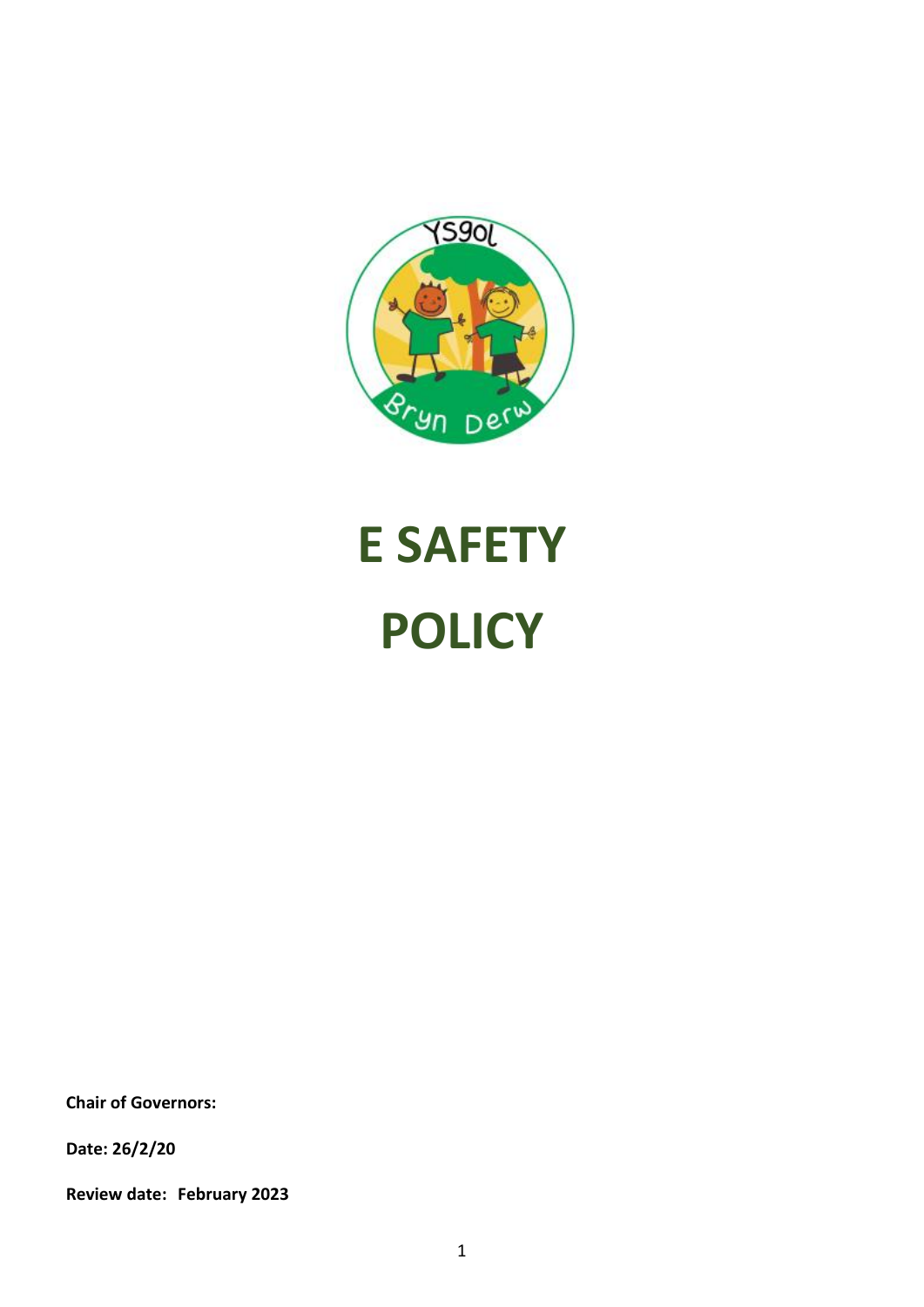# **E Safety Policy**

## **Contents**

- Introduction
- Use of the internet
- Benefits
- Enhancing learning
- Evaluating content
- Managing systems
- Managing social networks
- The protection of personal data
- Policy decisions
- Communication policy

# **Introduction**

Ysgol Bryn Derw Special School believes that Information and Communication Technology is an integral part of learning to prepare our pupils for today's society. It is imperative that we equip them with evaluative skills to use the internet safely in and out of school. Recognising e-safety issues and planning accordingly will help to ensure appropriate, effective and safer use of electronic communications.

> *"Children and young people need to be empowered to keep themselves safe – this isn't just about a top-down approach. Children will be children – pushing boundaries and taking risks. At a public swimming pool we have gates, put up signs, have lifeguards and shallow ends, but we also teach children how to swim". (Dr Tanya Byron, 2008)*

Ysgol Bryn Derw Special School's E-Safety Policy has been written by the school, in accordance with Newport CC e-Safety Policy and government guidance. It has been agreed by the Senior Leadership Team and approved by the governors. It will be reviewed annually by the e-Safety Co-ordinator / ICT manager.

# **Use of the internet**

Internet use is a statutory part of the National Curriculum in Wales and a necessary tool for learning. It is a part of everyday life for education, business and social interaction. Our school has a responsibility to provide students with Internet access as part of their learning experience. The purpose of Internet use in school is to raise educational standards, to promote pupil achievement, to support the professional work of staff and to enhance the school's management functions.

# **Benefits**

Some of the benefits of internet access in the school are as follows: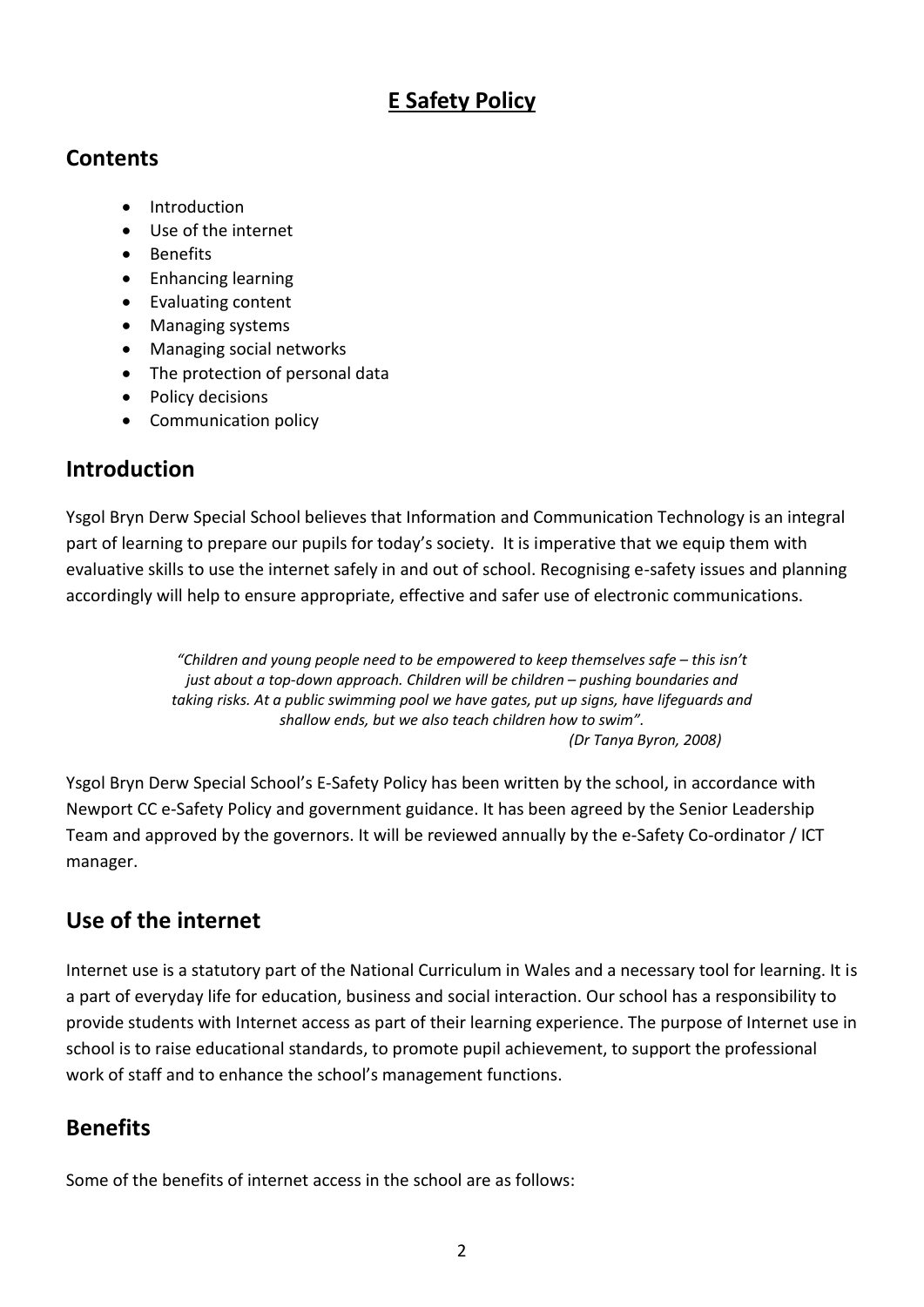Access to national and worldwide educational resource.

- Access to experts in many fields via email and online conferencing and communications.
- Professional development for staff through access to national developments, 14-16 digital learning materials, the South East Wales consortium and other national sources of CPD support.
- Exchange of curriculum and administration data with Newport City Council and within Ysgol Bryn Derw Special School.
- Anytime and anywhere access to learning.

# **Enhancing learning**

The school's Internet access will be designed to enhance and extend education. Pupils will be taught what internet use is acceptable and what is not and given clear objectives for internet use. Our school will ensure that the copying and subsequent use of internet derived materials by staff and pupils complies with copyright law.

## **Evaluating content**

The evaluation of online materials is an essential part of the teaching and learning across all subject areas. Staff will evaluate web content and applications used in lessons and activities for suitability before giving access to pupils. Pupils will be clear on the school procedures for reporting unsuitable content. (see Acceptable Use Agreement).

## **MANAGING SYSTEMS**

## **USE OF EMAIL**

- Pupils at Ysgol Bryn Derw may only use the approved school email accounts provided by Hwb/Newport City Council Shared Resource Service (SRS) to communicate during school time for purposes related to education unless agreed by the Headteacher.
- Pupils should inform a member of staff as soon as possible if they have received an offensive email.
- Pupils must not reveal personal details of themselves or others in email communication or arrange to meet anyone without specific permission from school staff.
- Pupils are not allowed to access their own personal email or communication accounts using the school network system.
- Email sent to external organisations should be written carefully and authorised before sending, in the same way as a letter written on school headed paper.
- Staff should only use school email accounts to communicate with pupils as approved by the Senior Leadership Team.
- Staff should not use personal email accounts during school hours or for professional purposes.

## **MANAGING PUBLISHED CONTENT**

Ysgol Bryn Derw's website has been created to inspire pupils to publish work of a high standard, to celebrate pupil's work, promote the school and communicate events and projects with the wider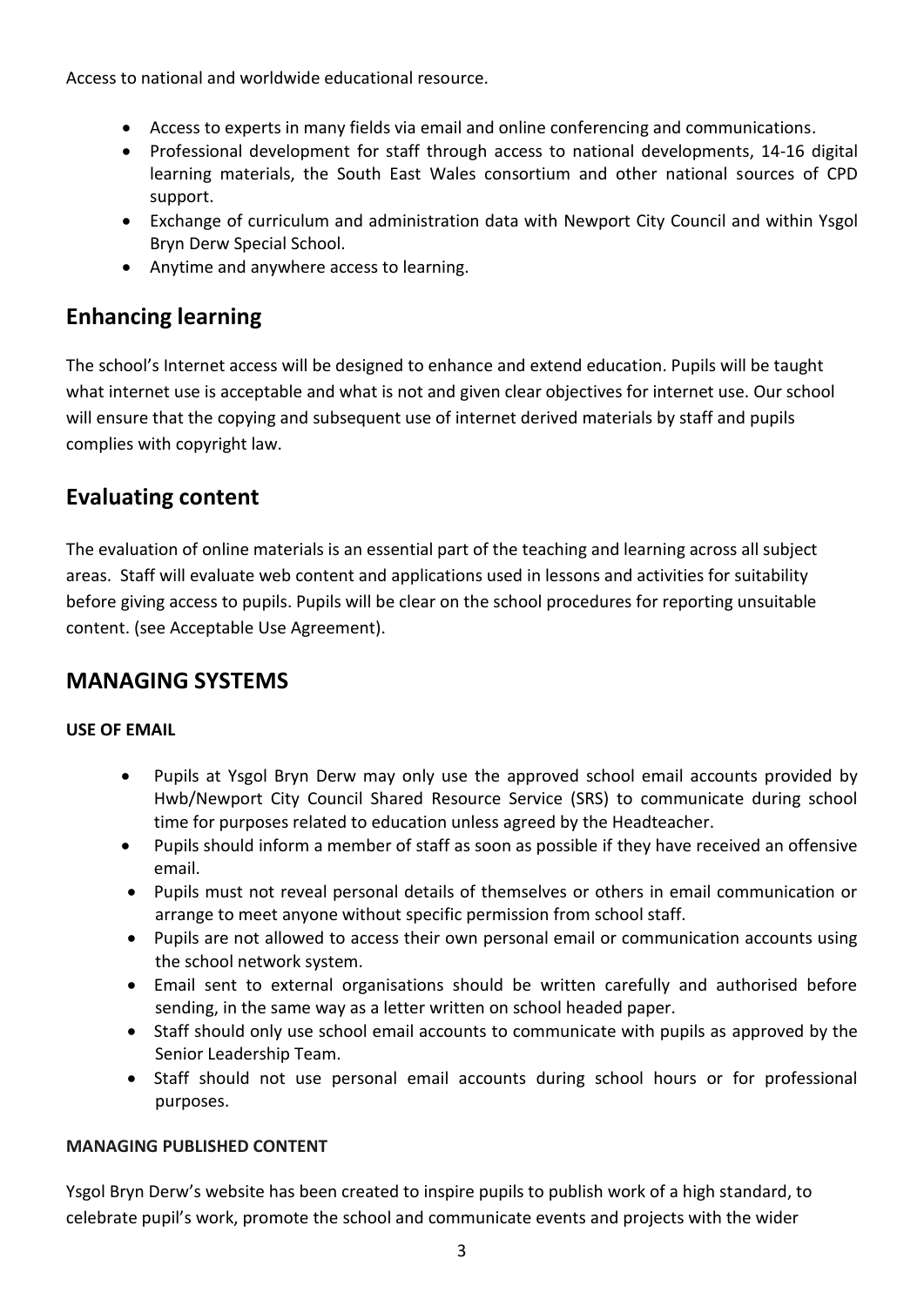community. The website will only be used to communicate public information of which should be considered from a school security viewpoint.

The contact details on the school website are the school address, email and telephone number. No other email addresses are to be published on the school website. Staff or pupils' personal information must not be published.

The website should comply with Ysgol Bryn Derw's guidelines for publications including respect for intellectual property rights and copyright.

In order to further secure pupil's personal information, the publishing of full pupils' names with their images is not acceptable on Ysgol Bryn Derw's website.

Pupils must have parental permission before their work or photograph can be published on Ysgol Bryn Derw's website. These permissions must be updated annually.

Images that include pupils will be selected carefully and will not provide material that could be reused.

## **TWITTER**

Ysgol Bryn Derw will use Twitter to communicate information, pictures and videos. All parents will need to sign an agreement to give permission for their pupils photograph to be published on the school twitter page. Ysgol Bryn Derw will manage the twitter page and only SLT will be able to post anything online. No names or personal information will be posted on the page to identify individual pupils, unless we repost a tweet from a parent who has given permission and tagged the school to the post. The page will be monitored regularly by SLT.

### SEESAW

Ysgol Bryn Derw will use Seesaw to communicate information, pictures and videos to parents. Seesaw is a private communication channel between the school and individual parents/carers. All parents/carers will need to sign an agreement to give permission for Seesaw to be used, and for their child to be photographed/filmed individually, or both individually and in a group. If group consent is given, no names or personal information about other children will be shared.

## **Managing social networks**

## **PUPILS**

Most social networking sites/ email accounts and the like, state that a person has to be aged 13 or over to have an account. Under no circumstances should teachers or staff authorise such an account for pupils and should endeavour to educate pupils in this area to raise awareness.

Only social networking sites/ email accounts authorised by senior leadership team are to be used in school.

Pupils will be advised never to give out personal details of any kind which may identify them and / or their location. Examples would include real name, address, mobile or landline phone numbers, school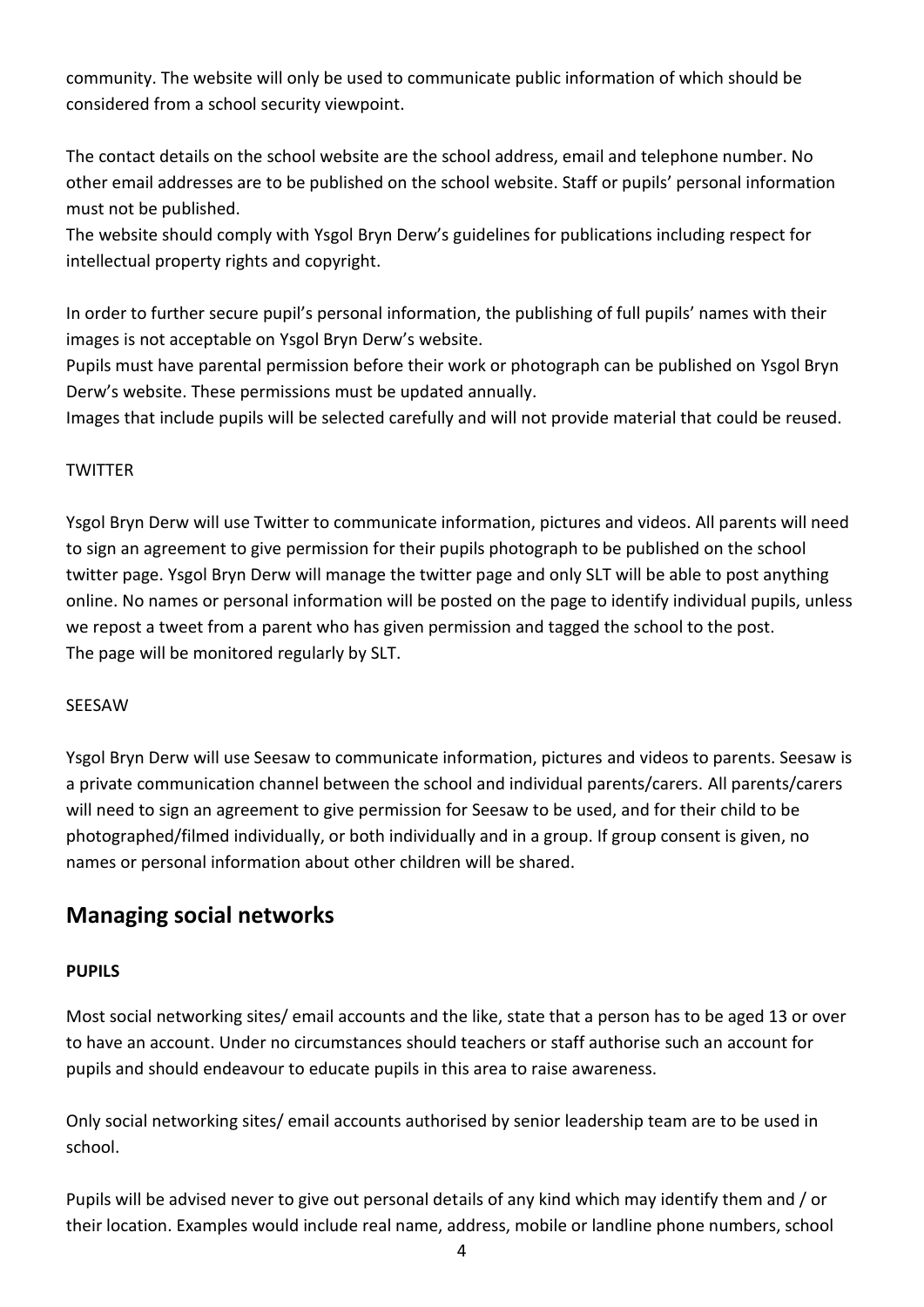attended, IM (Instant Message) and email addresses, full names of friends/family, specific interests and clubs etc.

Pupils should be advised not to place personal photos on any social network space. They should consider how public the information is and consider using private areas. Advice should be given regarding background detail in a photograph which could identify the student or his/her location.

Pupils are advised not to publish specific and detailed private thoughts, especially those that may be considered threatening, hurtful or defamatory.

## **ALL STAFF**

Staff official blogs or wikis should be password protected and run from the school website with approval from the Senior Leadership Team. Staff should be advised not to run social network spaces for pupil use on a personal basis.

If personal publishing is to be used with pupils, then it must use age appropriate sites suitable for educational purposes. Personal information must not be published and the site should be moderated by school staff.

Staff and pupils will be advised on security by the e-safety coordinator and encouraged to set passwords, deny access to unknown individuals and instructed how to block unwanted communications. Staff and pupils should be encouraged to invite known friends only and deny access to others by making profiles private.

Staff should be reminded of the Newport City Council e-Safety Policy and Guidance documents that refer to;

Code of Professional Conduct and Practice for Registered Teachers http://www.gtcw.org.uk/gtcw/images/stories/downloads/professional\_standards/GTCW\_Professional [Code.pdf](http://www.gtcw.org.uk/gtcw/images/stories/downloads/professional_standards/GTCW_Professional_Code.pdf)

and The ICT Security Policy. <http://pulse/Pages/Default.aspx>

### **MANAGING FILTERING**

Ysgol Bryn Derw will work with Newport City Council and the Shared Resource Service (SRS) to ensure that systems to protect pupils are reviewed and improved.

If staff or pupils discover unsuitable sites, the URL must be reported to the e–safety Coordinator.

The school's broadband access will include filtering appropriate to the age and maturity of pupils.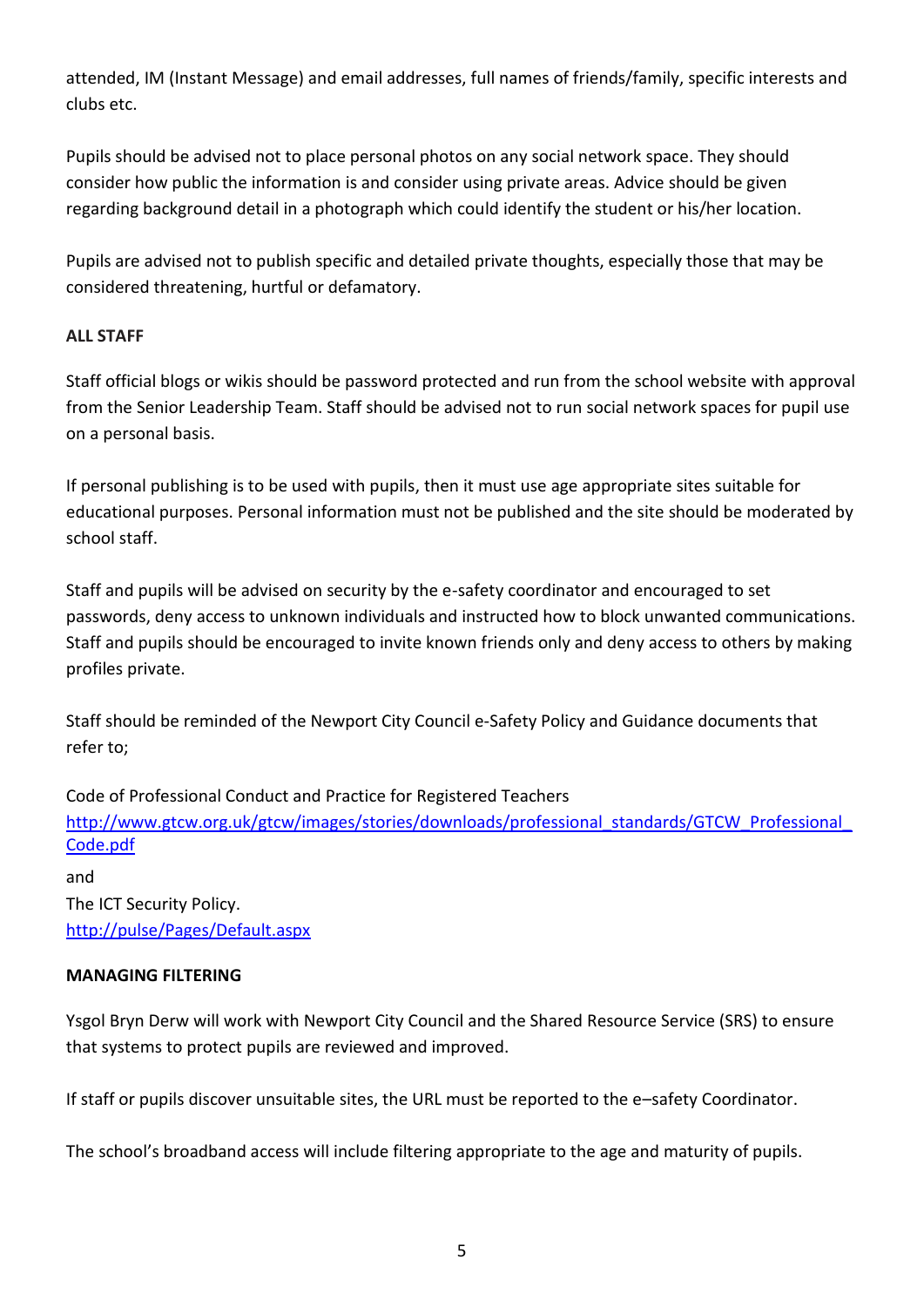Senior staff along with the SRS and advisory support will ensure that regular checks are made to ensure that the filtering methods selected are appropriate, effective and reasonable.

Any material that the school believes is illegal must be reported to appropriate agencies such as Internet Watch Foundation (IWF) or the Child Exploitation and Online Protection centre (CEOP).

The school's access strategy will be designed by teachers and educators to suit the age and curriculum requirements of the pupils, with advice from SRS.

## **MANAGING EMERGING TECHNOLOGIES**

Emerging technologies will be examined for educational benefit and a risk assessment will be carried out before use in school is allowed.

Staff will be issued with a school phone where contact with pupils is required.

Mobile phones will not be used during lessons or formal school time unless authorised by the Senior Leadership Team for a curriculum related activity.

Other devices, such as iPods and iPads that connect to the internet should be used with clear guidelines set by the class teacher and the internet accessed through the school network only.

# **The protection of personal data and GDPR (General Data Protection Regulation)**

The GDPR 2018 applies to anyone who handles or has access to information concerning individuals. Everyone in the workplace has a legal duty to protect the privacy of information relating to individuals.

The school is GDPR compliant, and personal data will be recorded, processed, transferred and made available according to the GDPR 2018.

## **Policy decisions**

### **AUTHORISING ACCESS TO THE INTERNET**

The school will maintain a current record of all staff and pupils who are granted access to the school's electronic communications.

(Foundation Phase)

Access to the Internet will be by adult demonstration and directly supervised access to specific, approved online materials.

Pupils should be able to access the internet independently under supervision by a member of staff.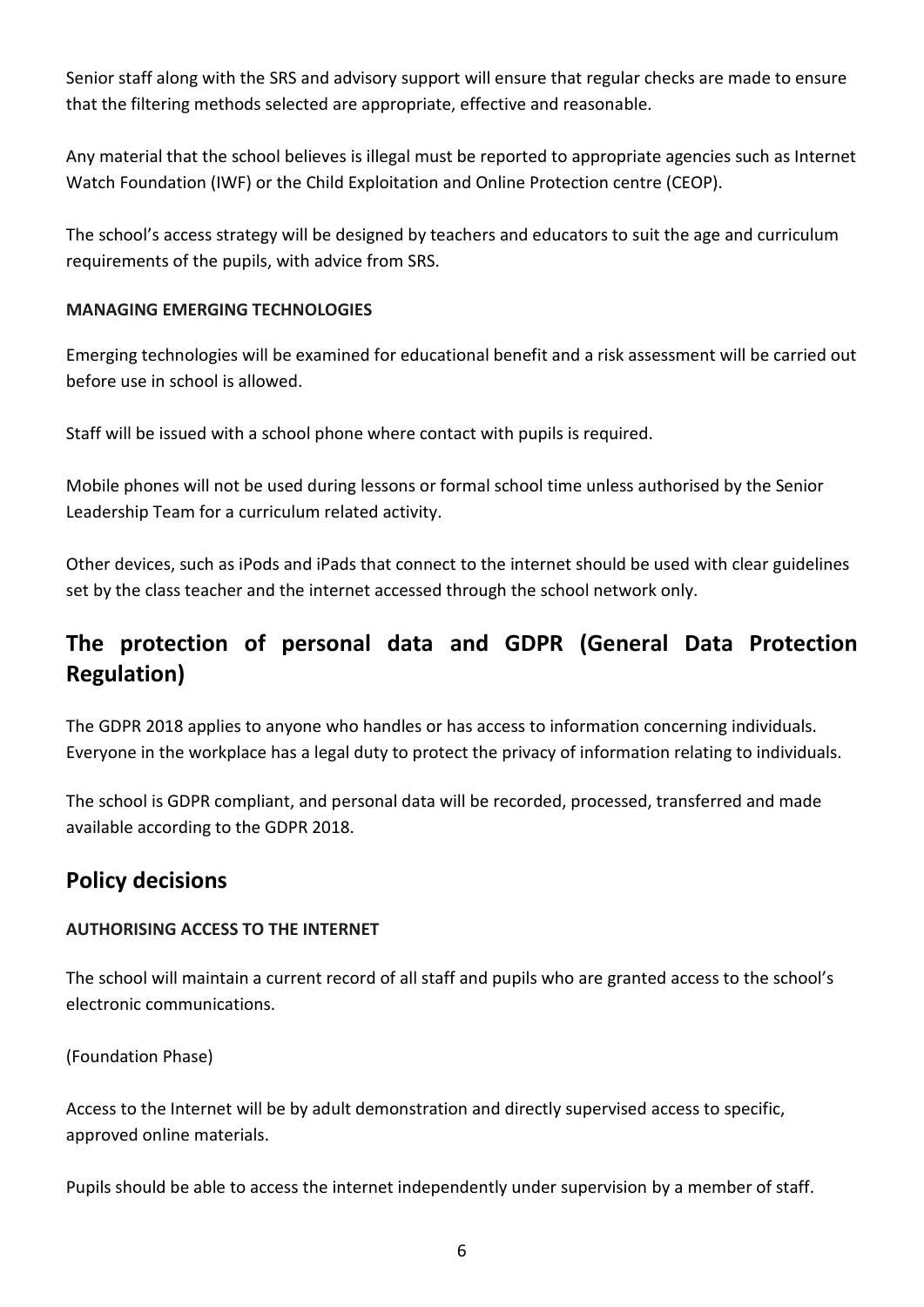Pupils and parents should discuss and agree and sign the Acceptable Use Agreement and have a clear understanding of e-safety rules for Ysgol Bryn Derw.

Parents will be asked to sign and return a consent form for pupil access.

Parents will be informed that pupils will be provided with supervised Internet access.

## **RISK ASSESSMENT**

The school will take all reasonable precautions to ensure that users access only appropriate material. However, due to the global and connected nature of Internet content, it is not possible to guarantee that access to unsuitable material will never occur via a school computer. Neither the school nor Newport City Council can accept liability for the material accessed, or any consequences resulting from Internet use.

Ysgol Bryn Derw will audit ICT use to establish if the e–safety policy is adequate and that the implementation of the e–safety policy is appropriate.

The use of computer systems without permission or for inappropriate purposes could constitute a criminal offence under the Computer Misuse Act 1990.

Methods to identify, assess and minimise risks will be reviewed regularly.

### **HANDLING E-SAFETY COMPLAINTS**

Complaints of Internet misuse will be dealt with under our School's Complaints Procedure.

Any complaint about staff misuse must be referred to the Head Teacher. Any complaint about misuse by the Head Teacher must be referred to the Chair of Governors.

All e–safety complaints and incidents will be recorded by the school — including any actions taken. Pupils and parents will be informed of the complaints procedure.

Parents and pupils will work in partnership with staff to resolve issues.

Discussions will be held with the local Police Community Support Officer and/or Children's Safeguarding Team to establish procedures for handling potentially illegal issues.

Any issues (including sanctions) will be dealt with according to the school's disciplinary and child protection procedures.

### **THE INTERNET IN THE COMMUNITY**

The school will liaise with local organisations where necessary to establish a common approach to e– safety.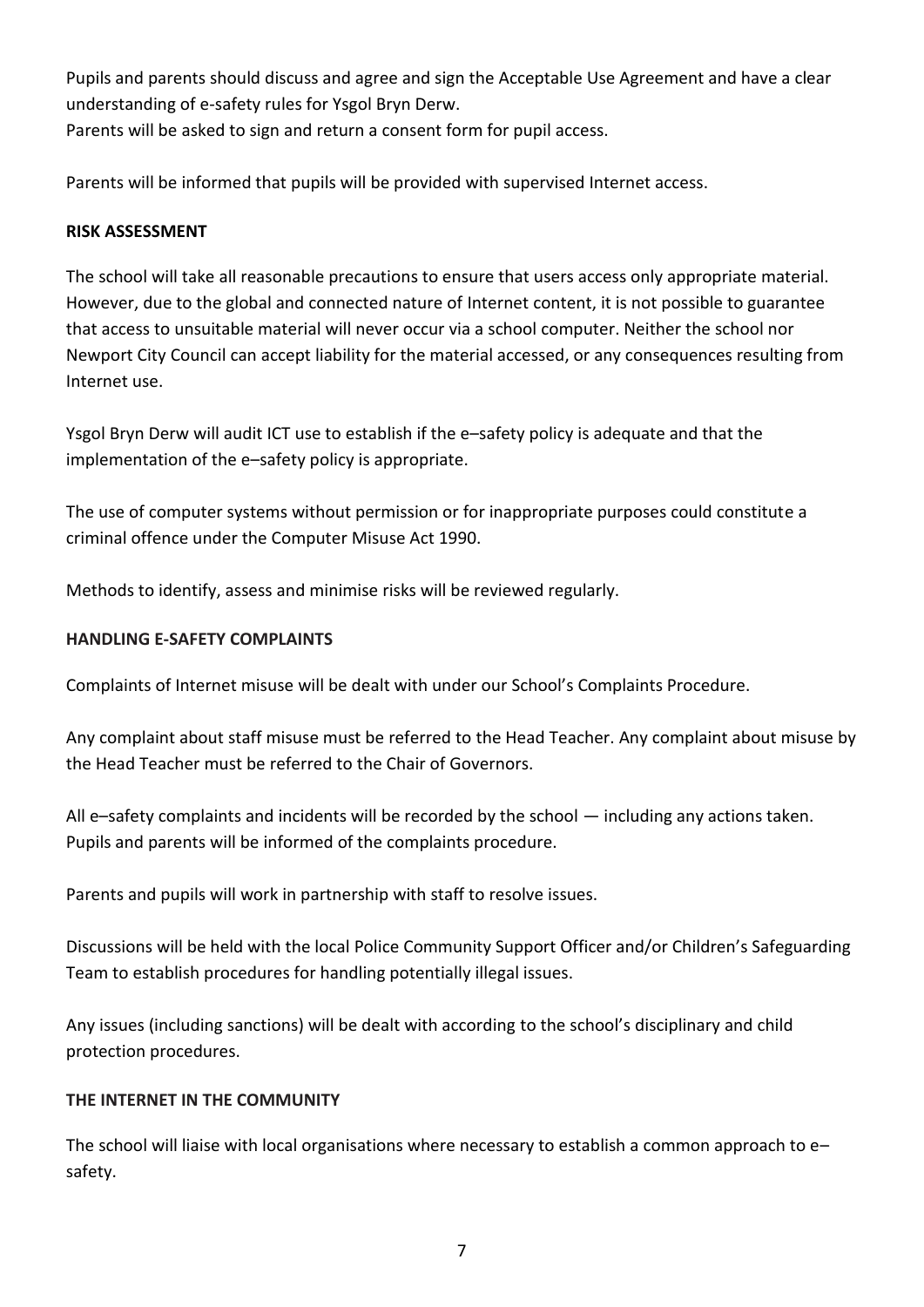The school will be sensitive to Internet related issues experienced by pupils out of school, e.g. social networking sites, and offer appropriate advice.

All members of the community who use internet facilities within the school will complete an appropriate Acceptable Use Agreement.

### **MANAGING CYBERBULLYING**

Cyber bullying (along with all forms of bullying) will not be tolerated in school. Full details are set out in the school's policy on anti-bullying.

There are clear procedures in place to support anyone affected by Cyber bullying as set out in Ysgol Bryn Derw's Anti-Bullying Policy.

All incidents of cyber bullying reported to the school will be recorded.

There are clear procedures in place to investigate incidents or allegations of Cyber bullying:

- Pupils, staff and parents/carers will be advised to keep a record of the bullying as evidence.
- Pupils, staff and parents/carers will be advised to not delete the offending texts, emails, video etc.
- The school will take steps to identify the bully, where appropriate, such as examining system logs, identifying and interviewing possible witnesses, and contacting the service provider and the police, if necessary.

Sanctions for those involved in Cyber bullying may include:

- The bully will be asked to remove any material deemed to be inappropriate or offensive.
- A service provider may be contacted to remove content.
- Internet access may be suspended at school for the user for a period of time.
- Parent/carers may be informed.
- The Police will be contacted if a criminal offence is suspected.

### **MANAGING LEARNING PLATFORM**

The LA will monitor the usage of the Learning Platform (LP) by pupils and staff regularly in all areas, in particular message and communication tools and publishing facilities.

All users will be mindful of copyright issues and will only upload appropriate content onto the LP.

When staff, pupils etc. leave the school their account or rights to specific school areas will be disabled or transferred to their new establishment.

Any concerns with content may be recorded and dealt with in the following ways: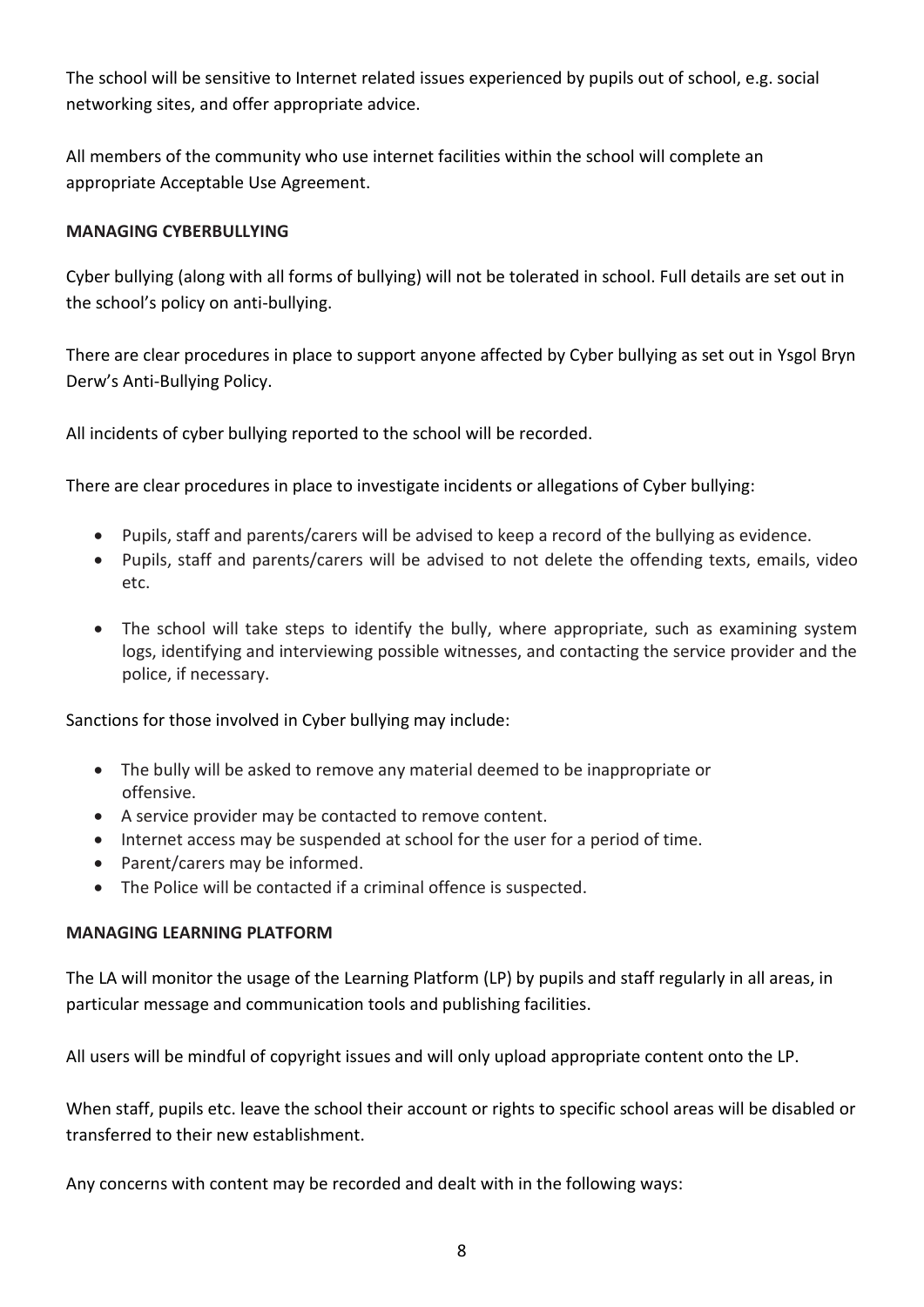- The user will be asked to remove any material deemed to be inappropriate or offensive.
- The material will be removed by the LA administrator if the user does not comply.
- Access to the LP for the user may be suspended.
- The user will need to discuss the issues with a member of Senior Leadership Team before reinstatement.
- A pupil's parent/carer may be informed.

NB *if a school uses another LP other than that provided by the LA then suitable provision has to be put in place for technical support and monitoring.)*

## **CLOUD STORAGE**

Following National Guidance, School will take steps to ensure that all personal details (names, addresses, photographs etc.) that are cloud stored will comply with requirements – for the data to be stored within the EU and comply with EU regulations. Contracts with companies for storage (e.g. Evolve) will be checked to ensure full compliance with these requirements.

## **Communication policy**

## **PUPILS**

All users will be informed that the network and internet will be monitored.

A programme of e-safety awareness activities will take place regularly in all year groups throughout the school year to raise the awareness and importance of safe and responsible internet access.

Useful websites for these purposes include:

[http://www.safetynetkids.org.uk/personal-safety/staying-safe](http://www.safetynetkids.org.uk/personal-safety/staying-safe-online/http:/www.safetynetkids.org.uk/personal-safety/staying-safe-online/)[online/http://www.safetynetkids.org.uk/personal-safety/staying-safe-online/](http://www.safetynetkids.org.uk/personal-safety/staying-safe-online/http:/www.safetynetkids.org.uk/personal-safety/staying-safe-online/)

[https://www.nspcc.org.uk/preventing-abuse/keeping-children-safe/online](https://www.nspcc.org.uk/preventing-abuse/keeping-children-safe/online-safety/https:/www.nspcc.org.uk/preventing-abuse/keeping-children-safe/online-safety/)[safety/https://www.nspcc.org.uk/preventing-abuse/keeping-children-safe/online-safety/](https://www.nspcc.org.uk/preventing-abuse/keeping-children-safe/online-safety/https:/www.nspcc.org.uk/preventing-abuse/keeping-children-safe/online-safety/)

[https://www.thinkuknow.co.uk/https://www.thinkuknow.co.uk/](https://www.thinkuknow.co.uk/https:/www.thinkuknow.co.uk/)

[http://www.kidsmart.org.uk/http://www.kidsmart.org.uk/](http://www.kidsmart.org.uk/http:/www.kidsmart.org.uk/)

Pupil instruction in responsible and safe use will precede Internet access.

Safe and responsible use of the internet and technology will be reinforced across the curriculum, including PSHE and citizenship covering both home and school access. Particular attention will be given where pupils are considered to be vulnerable.

Acceptable Use Agreement will be attached to the e-safety rules when sent out with annual permission forms in September of each year.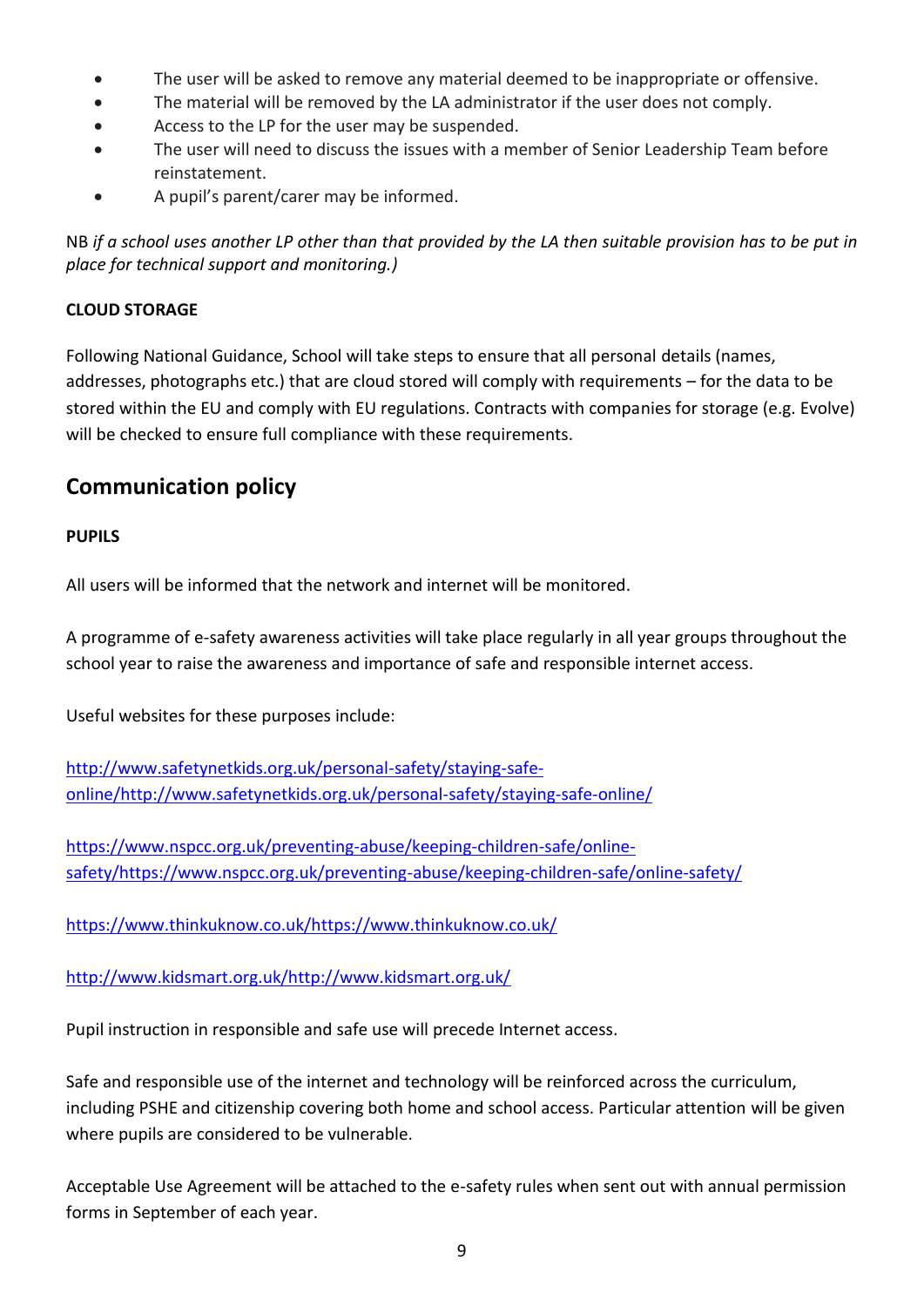## **STAFF**

The E-Safety Policy will be formally introduced and discussed with staff and governors. To protect all staff at Ysgol Bryn Derw, each member will be asked to sign an Acceptable Use Agreement (Appendix 1) which addresses in detail the 'dos' and 'don'ts' of staff usage of ICT and technology Staff are reminded that it is the duty of all staff in school to report any concerns they have about the use of misuse of technology or inappropriate use of ICT/Social Media

All staff are to be aware that internet traffic can be monitored and traced back to the individual user. Discretion and professional conduct is essential.

## **PARENTS**

Parent and Carers attention will be brought to the e-safety policy in newsletters, Ysgol Bryn Derw 's brochure and on the school website.

Ysgol Bryn Derw will actively provide demonstrations and suggestions for safe home Internet use or highlighting e-safety at specific workshop session or other attended events e.g. parent evenings, sports days.

Parents will be requested to sign an e-safety/internet agreement as part of the Home School Agreement.

Information and guidance for parents on e-safety will be made available to parents in a variety of formats.

This policy will be reviewed annually by the School leads of DCF and Safeguarding

## **POLICY REVIEW**

This policy will be reviewed by Governors within 3 years of approval, or sooner if legislation/best practice requires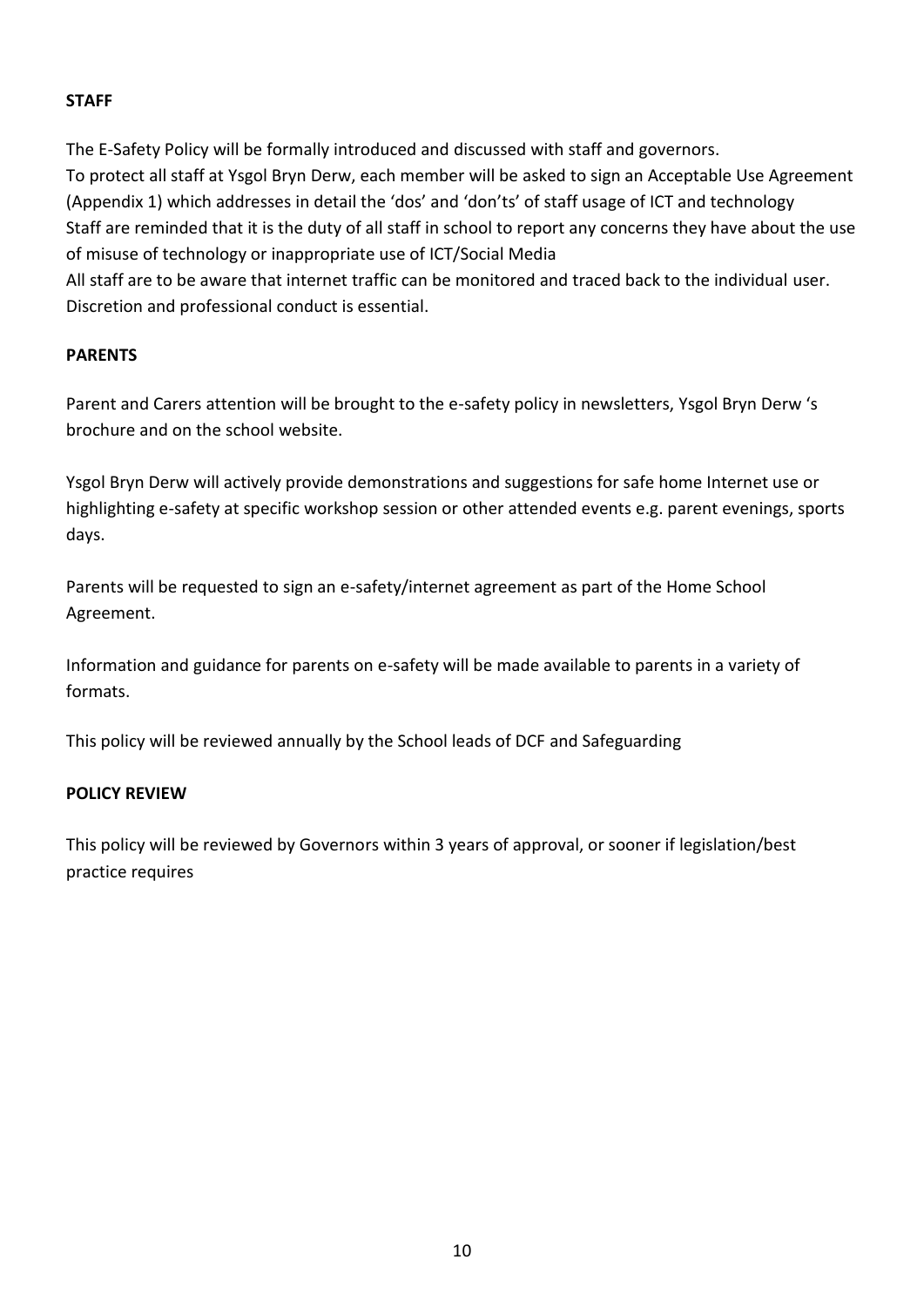# **Appendix 1:**

## **ICT Acceptable Use Agreement**

- I understand that I must use school ICT systems in a responsible way, to ensure that there is no risk to my safety or to the safety and security of the ICT systems and other users. I recognise the value of the use of ICT for enhancing learning and will ensure that students receive opportunities to gain from the use of ICT. I will, where possible, educate the young people in my care in the safe use of ICT and embed e-safety in my work with young people.
- For my professional and personal safety:
	- o I understand that Ysgol Bryn Derw will monitor my use of the ICT systems, email and other digital communications.
	- $\circ$  I understand that the rules set out in this agreement also apply to use of school ICT systems (e.g. laptops, email, VLE, portable devices) out of school.
	- o I understand that the school ICT systems are primarily intended for educational use and that I will only use the systems for personal or recreational use within the policies and rules set down by the school.
	- o I will not disclose my username or password to anyone else, nor will I try to use any other person's username and password.
	- o I will immediately report any illegal, inappropriate or harmful material or incident, I become aware of, to the appropriate person.
	- o I will be professional in my communications and actions when using school ICT systems:
	- o I will not access, copy, remove or otherwise alter any other user's files, without their express permission.
	- $\circ$  I will communicate with others in a professional manner, I will not use aggressive or inappropriate language and I appreciate that others may have different opinions.
	- o I will only send emails to external organisations that are written carefully and authorised before sending, in the same way as a letter written on school headed paper.
	- $\circ$  I will only use school email accounts to communicate with pupils as approved by the Senior Leadership Team.
	- o I will not use personal email accounts during school working hours or for professional purposes.
	- $\circ$  I will ensure that when I take and / or publish images of others I will do so with their permission and in accordance with the Ysgol Bryn Derw policy on the use of digital / video images. I will not use my personal equipment to record these images, unless I have permission to do so by Senior Management. Where these images are published (eg on the school website / VLE) it will not be possible to identify by name, or other personal information, those who are featured.
	- o I will only use chat and social networking sites in school in accordance with the school's policies.
	- $\circ$  I will only communicate with students and parents / carers using official school systems. Any such communication will be professional in tone and manner.
	- o I will only use official blogs or wikis that are password protected and run from the school website with approval from the Senior Leadership Team. I am advised not to run social network spaces for pupil use on a personal basis.
	- $\circ$  I will not engage in any on-line activity that may compromise my professional responsibilities.
- The school and the local authority have the responsibility to provide safe and secure access to technologies and ensure the smooth running of the school:
	- o When I use my personal hand held / external devices (PDAs / laptops / mobile phones / USB devices etc) at Ysgol Bryn Derw, I will follow the rules set out in this agreement, in the same way as if I was using Ysgol Bryn Derw school equipment. I will also follow any additional rules set by Ysgol Bryn Derw about such use (see E-safety Policy). I will ensure that any such devices are protected by up to date anti-virus software and are free from viruses.
	- o I will not use personal email addresses on the school ICT systems.
	- $\circ$  I will not open any attachments to emails, unless the source is known and trusted, due to the risk of the attachment containing viruses or other harmful programmes.
	- o I will ensure that my data is regularly backed up, in accordance with relevant school policies.